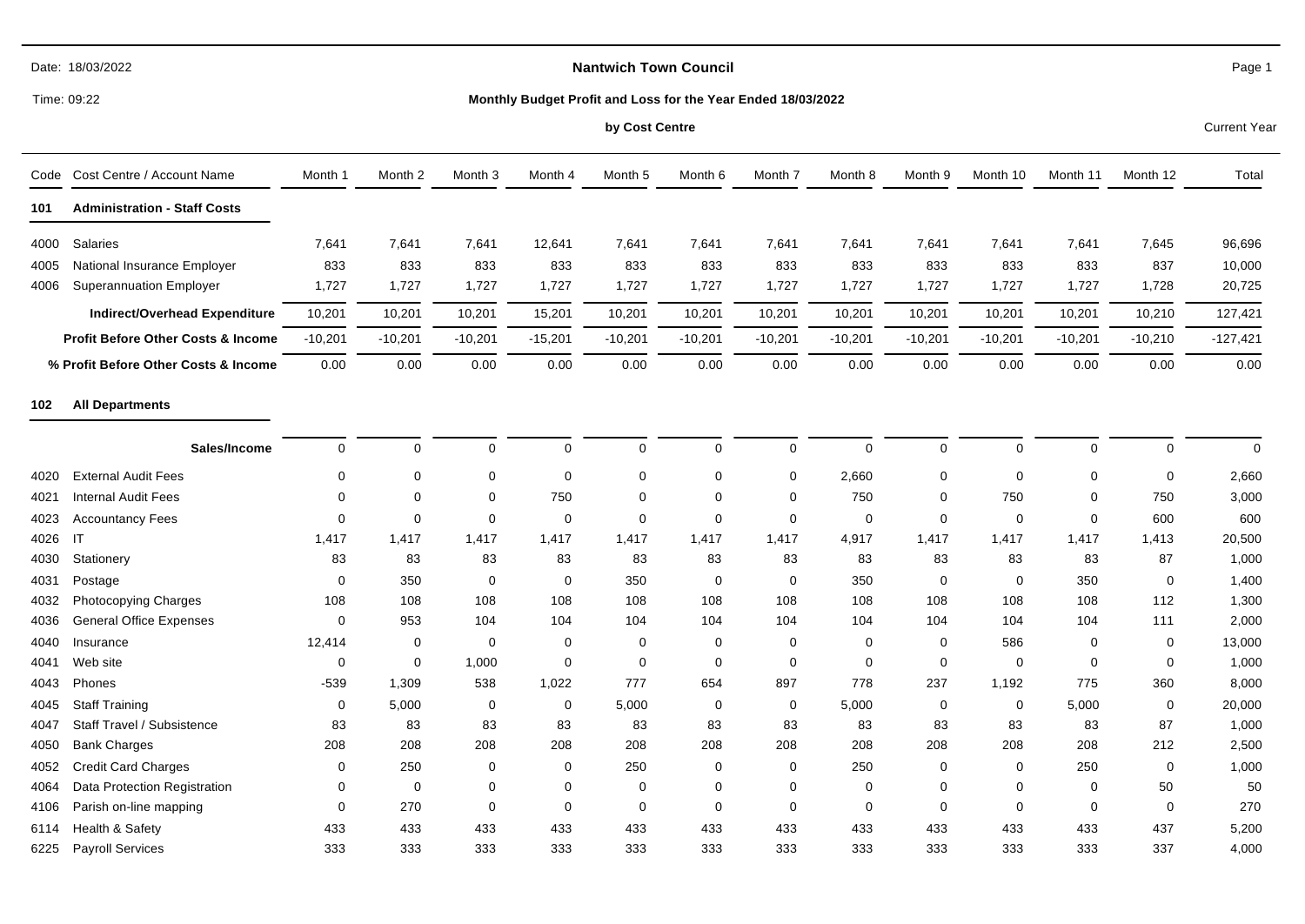|  | Date: 18/03/2022 |
|--|------------------|
|--|------------------|

Time: 09:22

#### **Monthly Budget Profit and Loss for the Year Ended 18/03/2022**

# **by Cost Centre** Current Year

| Code | Cost Centre / Account Name                    | Month 1   | Month 2     | Month <sub>3</sub> | Month 4     | Month 5     | Month 6     | Month 7     | Month 8     | Month 9     | Month 10    | Month 11    | Month 12 | Total     |
|------|-----------------------------------------------|-----------|-------------|--------------------|-------------|-------------|-------------|-------------|-------------|-------------|-------------|-------------|----------|-----------|
| 6300 | <b>Professional Fees</b>                      | 0         | $\mathbf 0$ | $\mathbf 0$        | $\mathbf 0$ | $\mathbf 0$ | $\mathbf 0$ | $\mathbf 0$ | $\mathbf 0$ | 0           | $\mathbf 0$ | 5,000       | 0        | 5,000     |
|      | Indirect/Overhead Expenditure                 | 14,540    | 10,797      | 4,307              | 4,541       | 9,146       | 3,423       | 3,666       | 16,057      | 3,006       | 5,297       | 14,144      | 4,556    | 93,480    |
|      | <b>Profit Before Other Costs &amp; Income</b> | $-14,540$ | $-10,797$   | $-4,307$           | $-4,541$    | $-9,146$    | $-3,423$    | $-3,666$    | $-16,057$   | $-3,006$    | $-5,297$    | $-14,144$   | $-4,556$ | $-93,480$ |
|      | % Profit Before Other Costs & Income          | 0.00      | 0.00        | 0.00               | 0.00        | 0.00        | 0.00        | 0.00        | 0.00        | 0.00        | 0.00        | 0.00        | 0.00     | 0.00      |
| 103  | <b>Administration - Subscriptions</b>         |           |             |                    |             |             |             |             |             |             |             |             |          |           |
| 4100 | Nantwich Civic Society                        | 0         | $\mathbf 0$ | 0                  | $\mathbf 0$ | 0           | 15          | 0           | 0           | 0           | 0           | $\mathbf 0$ | 0        | 15        |
| 4103 | <b>CHALC</b>                                  | 1,487     | $\Omega$    | $\Omega$           | $\mathbf 0$ | $\Omega$    | $\Omega$    | 0           | $\Omega$    | $\Omega$    | 0           | $\Omega$    | $\Omega$ | 1,487     |
| 4104 | Society of Local Council Clerk                | 450       | 0           | 0                  | $\mathbf 0$ | $\mathbf 0$ | 0           | 0           | 0           | 0           | $\mathbf 0$ | 0           | 0        | 450       |
|      | Indirect/Overhead Expenditure                 | 1,937     | 0           | 0                  | $\mathbf 0$ | $\mathbf 0$ | 15          | 0           | $\mathbf 0$ | $\mathbf 0$ | $\mathbf 0$ | $\mathbf 0$ | 0        | 1,952     |
|      | <b>Profit Before Other Costs &amp; Income</b> | $-1,937$  | 0           | $\mathbf 0$        | $\mathbf 0$ | $\mathbf 0$ | $-15$       | 0           | $\Omega$    | $\mathbf 0$ | $\Omega$    | $\mathbf 0$ | $\Omega$ | $-1,952$  |
|      | % Profit Before Other Costs & Income          | 0.00      | 0.00        | 0.00               | 0.00        | 0.00        | 0.00        | 0.00        | 0.00        | 0.00        | 0.00        | 0.00        | 0.00     | 0.00      |
| 104  | <b>Town Centre Management</b>                 |           |             |                    |             |             |             |             |             |             |             |             |          |           |
| 1226 | Memorial bench, plaque, tree.                 | 0         | 200         | 0                  | $\mathbf 0$ | $\mathbf 0$ | 0           | 0           | 0           | 0           | 0           | $\mathbf 0$ | 0        | 200       |
| 1801 | Nantwich Sq Fees (Commercial)                 | 167       | 167         | 167                | 167         | 167         | 165         | 0           | $\mathbf 0$ | $\mathbf 0$ | $\mathbf 0$ | $\mathbf 0$ | 0        | 1,000     |
|      | Sales/Income                                  | 167       | 367         | 167                | 167         | 167         | 165         | $\mathbf 0$ | $\mathbf 0$ | $\mathbf 0$ | $\mathbf 0$ | $\mathbf 0$ | $\Omega$ | 1,200     |
| 4000 | <b>Salaries</b>                               | 2,502     | 2,502       | 2,502              | 2,502       | 2,502       | 2,502       | 2,502       | 2,502       | 2,502       | 2,502       | 2,502       | 2,508    | 30,030    |
| 4005 | National Insurance Employer                   | 150       | 150         | 150                | 150         | 150         | 150         | 150         | 150         | 150         | 150         | 150         | 150      | 1,800     |
| 4006 | <b>Superannuation Employer</b>                | 566       | 566         | 566                | 566         | 566         | 566         | 566         | 566         | 566         | 566         | 566         | 564      | 6,790     |
| 4060 | <b>Premises Licence</b>                       | 0         | 0           | 0                  | 0           | $\mathbf 0$ | 0           | 80          | 0           | 0           | $\mathbf 0$ | 0           | 0        | 80        |
| 4160 | Comfort Scheme annual fee                     | 0         | 0           | 0                  | 0           | 1,300       | 1,300       | 1,300       | $-3,500$    | 0           | $\mathbf 0$ | $\mathbf 0$ | 0        | 400       |
| 4212 | Repairs & Maintenance                         | 42        | 42          | 42                 | 42          | 42          | 42          | 42          | 42          | 42          | 42          | 42          | 38       | 500       |
| 4251 | Banners, flags and signs                      | 0         | 150         | $\mathbf 0$        | $\mathbf 0$ | 150         | $\Omega$    | 0           | 150         | 0           | $\mathbf 0$ | 150         | 0        | 600       |
| 4373 | <b>Street Entertainment</b>                   | 333       | 333         | 333                | 333         | 333         | 335         | 0           | 0           | 0           | $\mathbf 0$ | 0           | 0        | 2,000     |
| 4377 | <b>Town Centre Marketing</b>                  | 2,083     | 2,083       | 2,083              | 2,083       | 2,083       | 2,083       | 2,083       | 2,083       | 2,083       | 2,083       | 2,083       | 2,087    | 25,000    |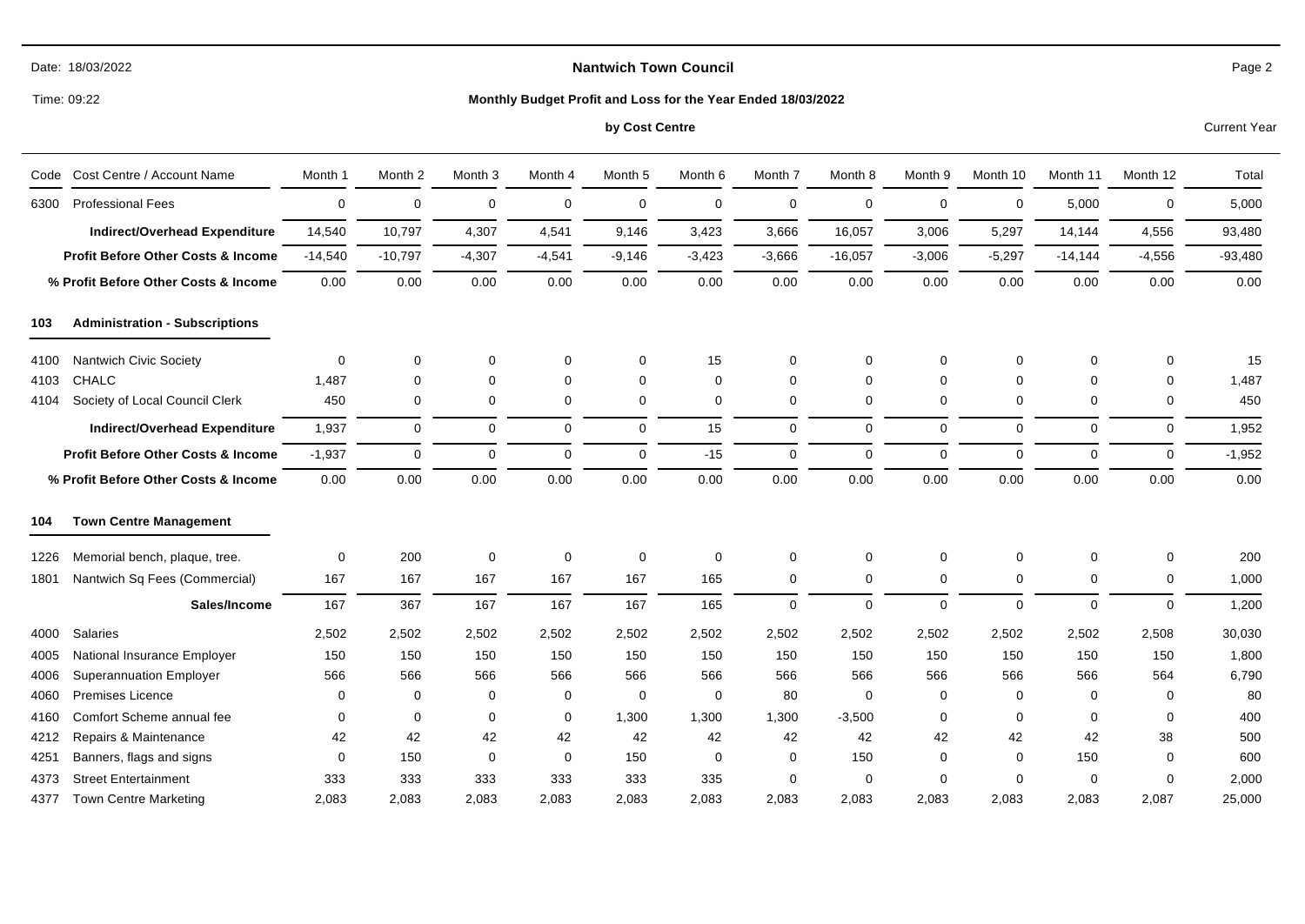# **Nantwich Town Council**

Time: 09:22

# **Monthly Budget Profit and Loss for the Year Ended 18/03/2022**

# **by Cost Centre** Current Year

| Code Cost Centre / Account Name               | Month 1     | Month 2     | Month 3     | Month 4     | Month 5     | Month 6     | Month 7     | Month 8     | Month 9     | Month 10    | Month 11    | Month 12     | Total       |
|-----------------------------------------------|-------------|-------------|-------------|-------------|-------------|-------------|-------------|-------------|-------------|-------------|-------------|--------------|-------------|
| <b>Indirect/Overhead Expenditure</b>          | 5,676       | 5,826       | 5,676       | 5,676       | 7,126       | 6,978       | 6,723       | 1,993       | 5,343       | 5,343       | 5,493       | 5,347        | 67,200      |
| <b>Profit Before Other Costs &amp; Income</b> | $-5,509$    | $-5,459$    | $-5,509$    | $-5,509$    | $-6,959$    | $-6,813$    | $-6,723$    | $-1,993$    | $-5,343$    | $-5,343$    | $-5,493$    | $-5,347$     | $-66,000$   |
| % Profit Before Other Costs & Income          | $-3,298.80$ | $-1,487.47$ | $-3,298.80$ | $-3,298.80$ | $-4,167.07$ | $-4,129.09$ | 0.00        | 0.00        | 0.00        | 0.00        | 0.00        | 0.00         | $-5,500.00$ |
| <b>Grants</b><br>110                          |             |             |             |             |             |             |             |             |             |             |             |              |             |
| Sales/Income                                  | $\mathbf 0$ | $\mathbf 0$ | $\mathbf 0$ | $\Omega$    | $\mathbf 0$ | $\Omega$    | $\mathbf 0$ | $\Omega$    | $\mathbf 0$ | $\Omega$    | $\mathbf 0$ | 0            | $\Omega$    |
| Local Organisations (Misc)<br>4138            | $\mathbf 0$ | 1,250       | 0           | 7,000       | 1,250       | $\Omega$    | $\mathbf 0$ | 1,250       | 0           | 0           | 1,250       | 0            | 12,000      |
| <b>CANTA inc Civic Hall Hire</b><br>4257      | $\mathbf 0$ | $\mathbf 0$ | 0           | 0           | 1,500       | $\Omega$    | 0           | 0           | $\mathbf 0$ | $\mathbf 0$ | 0           | $\mathbf 0$  | 1,500       |
| Nantwich Film Club - Festival<br>4259         | 0           | 300         | 0           | 0           | 300         | 0           | 0           | 300         | 0           | 0           | 300         | 0            | 1,200       |
| <b>Indirect/Overhead Expenditure</b>          | $\mathbf 0$ | 1,550       | $\mathbf 0$ | 7,000       | 3,050       | $\mathbf 0$ | $\mathbf 0$ | 1,550       | $\mathbf 0$ | $\mathbf 0$ | 1,550       | $\mathbf{0}$ | 14,700      |
| Profit Before Other Costs & Income            | $\mathbf 0$ | $-1,550$    | 0           | $-7,000$    | $-3,050$    | $\mathbf 0$ | $\mathbf 0$ | $-1,550$    | $\mathbf 0$ | 0           | $-1,550$    | $\mathbf 0$  | $-14,700$   |
| % Profit Before Other Costs & Income          | 0.00        | 0.00        | 0.00        | 0.00        | 0.00        | 0.00        | 0.00        | 0.00        | 0.00        | 0.00        | 0.00        | 0.00         | 0.00        |
| <b>Contributions</b><br>111                   |             |             |             |             |             |             |             |             |             |             |             |              |             |
| Sales/Income                                  | $\mathbf 0$ | $\mathbf 0$ | $\mathbf 0$ | $\mathbf 0$ | $\mathbf 0$ | $\Omega$    | $\mathbf 0$ | $\mathbf 0$ | $\mathbf 0$ | 0           | $\mathbf 0$ | $\mathbf 0$  | $\Omega$    |
| Nantwich in Bloom<br>4130                     | $\Omega$    | 0           | 0           | 5,500       | $\mathbf 0$ | $\Omega$    | $\mathbf 0$ | 0           | 0           | 0           | 0           | 0            | 5,500       |
| Holly Holy Day Society<br>4132                | $\Omega$    | $\Omega$    | $\mathbf 0$ | $\mathbf 0$ | $\mathbf 0$ | $\Omega$    | $\Omega$    | $\Omega$    | $\mathbf 0$ | 2,000       | 0           | $\Omega$     | 2,000       |
| Nantwich Museum Trust<br>4133                 | $\Omega$    | $\Omega$    | 7,000       | $\mathbf 0$ | $\Omega$    | $\Omega$    | $\Omega$    | $\Omega$    | $\Omega$    | $\mathbf 0$ | 0           | $\Omega$     | 7,000       |
| Nantwich Words & Music (Civic)<br>4136        | ∩           | $\Omega$    | 0           | 3,000       | 0           | $\Omega$    | 0           | 0           | 0           | 0           | 0           | $\Omega$     | 3,000       |
| Nantwich First Responders<br>4139             | $\Omega$    | 750         | 0           | 0           | 750         | $\Omega$    | 0           | 750         | 0           | 0           | 750         | $\Omega$     | 3,000       |
| Nantwich Concert Band<br>4141                 | $\Omega$    | $\mathbf 0$ | 0           | 1,000       | 0           | $\Omega$    | 0           | $\mathbf 0$ | $\Omega$    | 0           | 0           | $\Omega$     | 1,000       |
| <b>Food Festival</b><br>4143                  | $\Omega$    | $\Omega$    | $\mathbf 0$ | $-7,000$    | $\mathbf 0$ | 15,000      | $\Omega$    | $\Omega$    | $\Omega$    | $\Omega$    | 0           | $\Omega$     | 8,000       |
| Guy Harvey Youth Club<br>4146                 |             | $\Omega$    | 0           | 1,200       | 0           | $\Omega$    | $\Omega$    | $\Omega$    | 0           | 0           | 0           | $\Omega$     | 1,200       |
| <b>Choral Society</b><br>4150                 | ∩           | 0           | 0           | 1,000       | 0           | $\Omega$    | 0           | $\Omega$    | 0           | 0           | 0           | 0            | 1,000       |
| Nantwich Food Bank<br>4152                    | $\Omega$    | $\mathbf 0$ | 1,000       | 0           | 0           | $\Omega$    | 0           | 0           | 0           | 0           | 0           | $\Omega$     | 1,000       |
| <b>Civic Hall Grants</b><br>4156              | 0           | 2,000       | 0           | $\mathbf 0$ | 2,000       | $\Omega$    | 0           | 2,000       | 0           | 0           | 2,000       | $\Omega$     | 8,000       |
| Weaver Wander<br>4158                         | $\Omega$    | $\Omega$    | 0           | 650         | 0           | $\Omega$    | $\Omega$    | $\Omega$    | $\Omega$    | 0           | 0           | $\Omega$     | 650         |
| 4171<br>Nantwich Jazz Festival (Civic)        | 7.000       | $\Omega$    | $\Omega$    | $\Omega$    | $\Omega$    | $\Omega$    | $\Omega$    | $\Omega$    | $\Omega$    | $\Omega$    | 0           | $\Omega$     | 7,000       |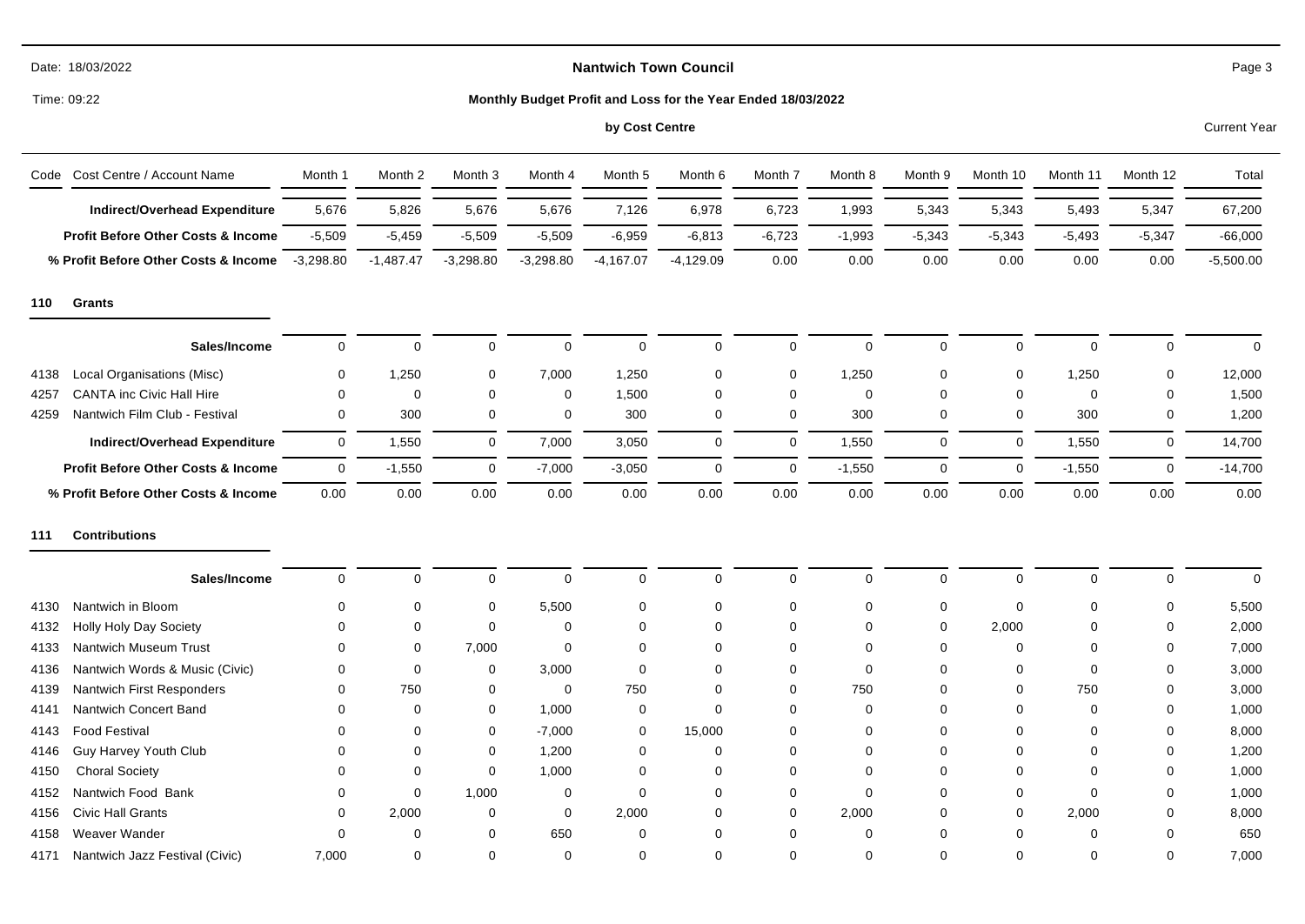# **Nantwich Town Council**

Time: 09:22

# **Monthly Budget Profit and Loss for the Year Ended 18/03/2022**

# **by Cost Centre** Current Year

| Cost Centre / Account Name<br>Code            | Month 1   | Month 2     | Month <sub>3</sub> | Month 4     | Month 5     | Month 6     | Month 7     | Month 8     | Month 9     | Month 10    | Month 11    | Month 12    | Total     |
|-----------------------------------------------|-----------|-------------|--------------------|-------------|-------------|-------------|-------------|-------------|-------------|-------------|-------------|-------------|-----------|
| Santa Show Sponsorship (Civic)<br>4172        | $\Omega$  | $\mathbf 0$ | $\mathbf 0$        | $\mathbf 0$ | $\mathbf 0$ | $\mathbf 0$ | 0           | $\mathbf 0$ | $\mathbf 0$ | 0           | 3,500       | 3,500       | 7,000     |
| Nantwich Events Photography<br>4173           | $\Omega$  | 150         | $\mathbf 0$        | $\mathbf 0$ | 150         | $\Omega$    | $\mathbf 0$ | 150         | $\Omega$    | 0           | 150         | 0           | 600       |
| 4999<br>Contingencies                         | $\Omega$  | 375         | 0                  | $\mathbf 0$ | 375         | $\Omega$    | 0           | 375         | 0           | 0           | 375         | 0           | 1,500     |
| <b>Indirect/Overhead Expenditure</b>          | 7,000     | 3,275       | 8,000              | 5,350       | 3,275       | 15,000      | $\mathbf 0$ | 3,275       | $\mathbf 0$ | 2,000       | 6,775       | 3,500       | 57,450    |
| <b>Profit Before Other Costs &amp; Income</b> | $-7,000$  | $-3,275$    | $-8,000$           | $-5,350$    | $-3,275$    | $-15,000$   | $\mathbf 0$ | $-3,275$    | $\Omega$    | $-2,000$    | $-6,775$    | $-3,500$    | $-57,450$ |
| % Profit Before Other Costs & Income          | 0.00      | 0.00        | 0.00               | 0.00        | 0.00        | 0.00        | 0.00        | 0.00        | 0.00        | 0.00        | 0.00        | 0.00        | 0.00      |
| <b>Brookfield Hall</b><br>201                 |           |             |                    |             |             |             |             |             |             |             |             |             |           |
| Christadelphian Church Rent<br>1200           | 0         | 400         | 0                  | 0           | 400         | $\Omega$    | 0           | 400         | 0           | 0           | 400         | 0           | 1,600     |
| Christ Church Licence Fee<br>1201             | $\Omega$  | 150         | 0                  | 0           | 150         | $\Omega$    | 0           | 150         | $\Omega$    | 0           | 150         | 0           | 600       |
| <b>Christ Church Elect Charges</b><br>1202    | $\Omega$  | $\Omega$    | $\mathbf 0$        | 300         | $\Omega$    | $\Omega$    | $\mathbf 0$ | $\Omega$    | $\Omega$    | $\Omega$    | $\mathbf 0$ | 0           | 300       |
| <b>Christ Church Water Charges</b><br>1203    | $\Omega$  | $\mathbf 0$ | $\mathbf 0$        | 450         | $\mathbf 0$ | $\Omega$    | 0           | 0           | $\Omega$    | 0           | 0           | 0           | 450       |
| Yoga room hire<br>1210                        | 46        | 46          | 46                 | 46          | 46          | 46          | 46          | 46          | 46          | 46          | 46          | 44          | 550       |
| Weight Watchers Room Hire<br>1232             | 175       | 175         | 175                | 175         | 175         | 175         | 175         | 175         | 175         | 175         | 175         | 175         | 2,100     |
| <b>Brookfield Council/chamberhire</b><br>1251 | 333       | 333         | 333                | 333         | 333         | 333         | 333         | 333         | 333         | 333         | 333         | 337         | 4,000     |
| Sales/Income                                  | 554       | 1,104       | 554                | 1,304       | 1,104       | 554         | 554         | 1,104       | 554         | 554         | 1,104       | 556         | 9,600     |
| Rates<br>4200                                 | 2,400     | $\mathbf 0$ | 0                  | $\mathbf 0$ | $\mathbf 0$ | $\mathbf 0$ | 0           | 0           | $\mathbf 0$ | $\mathbf 0$ | $\mathbf 0$ | 0           | 2,400     |
| Electricity<br>4201                           | 83        | 83          | 83                 | 83          | 83          | 83          | 83          | 83          | 83          | 83          | 83          | 87          | 1,000     |
| Water & Sewerage Charges<br>4202              | $\Omega$  | 150         | $\mathbf 0$        | $\mathbf 0$ | 150         | $\Omega$    | 0           | 150         | $\Omega$    | $\Omega$    | 150         | $\Omega$    | 600       |
| <b>Ground Rent CEC</b><br>4204                | $\Omega$  | 50          | 0                  | $\mathbf 0$ | $\mathbf 0$ | $\Omega$    | 0           | $\Omega$    | $\Omega$    | 0           | 0           | 0           | 50        |
| <b>Cleaning Materials</b><br>4208             | 33        | 33          | 33                 | 33          | 33          | 33          | 33          | 33          | 33          | 33          | 33          | 37          | 400       |
| <b>Window Cleaning</b><br>4209                | 0         | 150         | $\mathbf 0$        | $\mathbf 0$ | 150         | $\Omega$    | $\mathbf 0$ | 150         | $\mathbf 0$ | 0           | 150         | $\mathbf 0$ | 600       |
| <b>Ground Maintenance</b><br>4211             | 133       | 133         | 133                | 133         | 133         | 133         | 133         | 133         | 133         | 133         | 133         | 137         | 1,600     |
| Repairs & Maintenance<br>4212                 | $\Omega$  | 250         | 0                  | 0           | 250         | 0           | 0           | 250         | 0           | 0           | 250         | 0           | 1,000     |
| 6104<br>Equipment service /maintenance        | 0         | 250         | $\mathbf 0$        | $\mathbf 0$ | 250         | $\Omega$    | $\mathbf 0$ | 250         | 0           | $\mathbf 0$ | 250         | 0           | 1,000     |
| <b>Indirect/Overhead Expenditure</b>          | 2,649     | 1,099       | 249                | 249         | 1,049       | 249         | 249         | 1,049       | 249         | 249         | 1,049       | 261         | 8,650     |
| <b>Profit Before Other Costs &amp; Income</b> | $-2,095$  | 5           | 305                | 1,055       | 55          | 305         | 305         | 55          | 305         | 305         | 55          | 295         | 950       |
| % Profit Before Other Costs & Income          | $-378.16$ | 0.45        | 55.05              | 80.90       | 4.98        | 55.05       | 55.05       | 4.98        | 55.05       | 55.05       | 4.98        | 53.06       | 9.90      |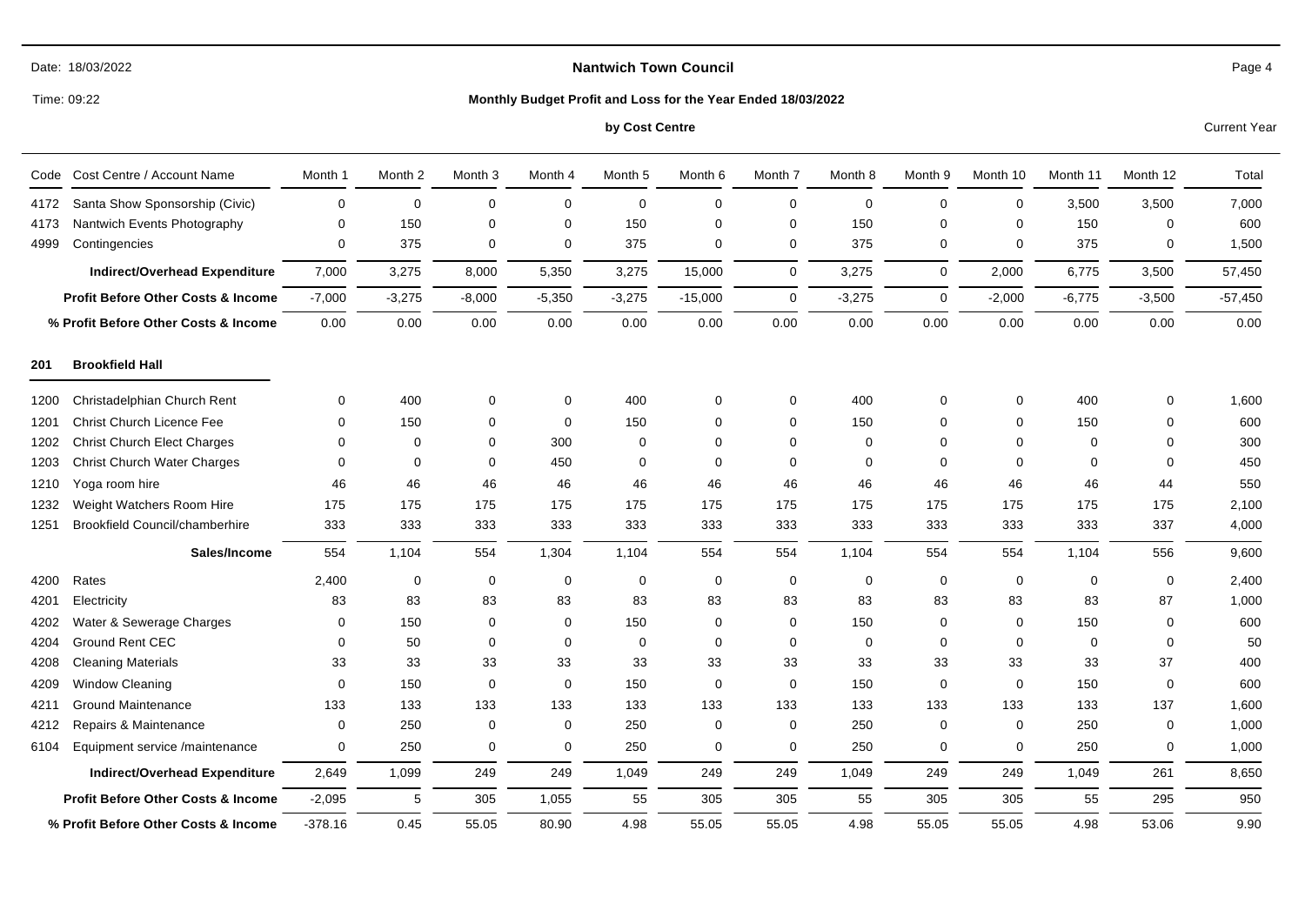# **Nantwich Town Council**

Time: 09:22

#### **Monthly Budget Profit and Loss for the Year Ended 18/03/2022**

**by Cost Centre** Current Year

|      | Code Cost Centre / Account Name          | Month 1      | Month <sub>2</sub> | Month <sub>3</sub> | Month 4     | Month <sub>5</sub> | Month 6     | Month 7     | Month 8     | Month 9     | Month 10    | Month 11    | Month 12       | Total       |
|------|------------------------------------------|--------------|--------------------|--------------------|-------------|--------------------|-------------|-------------|-------------|-------------|-------------|-------------|----------------|-------------|
| 210  | <b>Environmental Expenditure</b>         |              |                    |                    |             |                    |             |             |             |             |             |             |                |             |
|      | Sales/Income                             | $\mathbf 0$  | $\mathbf 0$        | 0                  | $\mathbf 0$ | $\mathbf 0$        | $\mathbf 0$ | $\mathbf 0$ | $\mathbf 0$ | $\mathbf 0$ | $\mathbf 0$ | $\mathbf 0$ | 0              | $\mathbf 0$ |
| 4216 | Furniture                                | $\Omega$     | 62                 | 0                  | 0           | 62                 | $\mathbf 0$ | $\mathbf 0$ | 62          | 0           | 0           | 62          | 2              | 250         |
| 4220 | <b>General Equipment</b>                 | <sup>0</sup> | 375                | 0                  | 0           | 375                | $\Omega$    | 0           | 375         | $\mathbf 0$ | 0           | 375         | $\Omega$       | 1,500       |
| 4301 | Millennium Clock                         |              | 0                  | 0                  | 0           | 0                  | $\Omega$    | $\Omega$    | $\mathbf 0$ | 1,500       | 0           | 0           | $\Omega$       | 1,500       |
| 4302 | <b>Street Furniture</b>                  |              | 625                | $\Omega$           | 0           | 625                | $\Omega$    | 0           | 625         | $\mathbf 0$ | 0           | 625         | 0              | 2,500       |
| 4305 | Airman's Grave (do not use)              | $\Omega$     | 0                  | $\Omega$           | 0           | $\mathbf 0$        | $\Omega$    | $\Omega$    | $\mathbf 0$ | 500         | 0           | 0           | $\Omega$       | 500         |
| 4420 | <b>Contribution CCTV Monitoring</b>      | $\mathbf 0$  | 0                  | 9,532              | 0           | 0                  | 24,699      | 0           | $\mathbf 0$ | $\mathbf 0$ | 0           | 0           | 0              | 34,231      |
|      | <b>Indirect/Overhead Expenditure</b>     | $\mathbf 0$  | 1,062              | 9,532              | $\mathbf 0$ | 1,062              | 24,699      | 0           | 1,062       | 2,000       | 0           | 1,062       | $\overline{2}$ | 40,481      |
|      | Profit Before Other Costs & Income       | $\mathbf{0}$ | $-1,062$           | $-9,532$           | $\mathbf 0$ | $-1,062$           | $-24,699$   | 0           | $-1,062$    | $-2,000$    | 0           | $-1,062$    | $-2$           | $-40,481$   |
|      | % Profit Before Other Costs & Income     | 0.00         | 0.00               | 0.00               | 0.00        | 0.00               | 0.00        | 0.00        | 0.00        | 0.00        | 0.00        | 0.00        | 0.00           | 0.00        |
| 220  | <b>Civic &amp; Elections Expenditure</b> |              |                    |                    |             |                    |             |             |             |             |             |             |                |             |
|      | Sales/Income                             | $\mathbf 0$  | $\mathbf 0$        | $\mathbf 0$        | $\mathbf 0$ | $\mathbf 0$        | $\Omega$    | $\mathbf 0$ | $\mathbf 0$ | $\mathbf 0$ | $\mathbf 0$ | $\mathbf 0$ | $\Omega$       | $\mathbf 0$ |
| 4046 | <b>Members Training</b>                  | 42           | 42                 | 42                 | 42          | 42                 | 42          | 42          | 42          | 42          | 42          | 42          | 38             | 500         |
| 4048 | Members Travel / Subsistence             | 25           | 25                 | 25                 | 25          | 25                 | 25          | 25          | 25          | 25          | 25          | 25          | 25             | 300         |
| 4090 | Newsletter Talk of the Town              | 0            | 2,500              | 0                  | 0           | 2,500              | $\Omega$    | 0           | 2,500       | 0           | 0           | 2,500       | 0              | 10,000      |
| 4155 | Salt of the Earth Awards                 | $\Omega$     | 1,000              | 0                  | 0           | $\mathbf 0$        | $\Omega$    | $\Omega$    | $\mathbf 0$ | $\mathbf 0$ | 0           | 0           | $\Omega$       | 1,000       |
| 4350 | Mayor's Allowance                        | $\Omega$     | 500                | 0                  | 0           | 500                | $\Omega$    | 0           | 500         | $\mathbf 0$ | 0           | 500         | $\Omega$       | 2,000       |
| 4352 | <b>Civic Ceremonies</b>                  | 2,000        | 0                  | 0                  | 0           | 0                  | $\Omega$    | $\Omega$    | $\mathbf 0$ | $\mathbf 0$ | $\Omega$    | 0           | <sup>0</sup>   | 2,000       |
| 4353 | Civic Regalia                            | $\Omega$     | $\Omega$           | 0                  | 500         | $\Omega$           | $\Omega$    | $\Omega$    | 0           | $\Omega$    | $\Omega$    | $\Omega$    | $\Omega$       | 500         |
| 4357 | <b>Civic Service refreshments</b>        | $\Omega$     | 600                | 0                  | 0           | 0                  | $\Omega$    | $\Omega$    | 0           | 0           | 0           | 0           | $\Omega$       | 600         |
| 4358 | Christmas refreshments                   |              | $\mathbf 0$        | 0                  | 0           | 0                  | $\Omega$    | $\Omega$    | $\mathbf 0$ | 600         | 0           | $\Omega$    | $\Omega$       | 600         |
| 4359 | Mayor Making Refreshments                | 0            | 600                | 0                  | 0           | $\Omega$           | $\Omega$    | $\Omega$    | $\Omega$    | $\mathbf 0$ | $\Omega$    | 0           | 0              | 600         |
| 4555 | Mayor's Charity payment                  | $\Omega$     | 2,000              | 0                  | 0           | $\Omega$           | $\Omega$    | $\Omega$    | 0           | $\mathbf 0$ | $\Omega$    | 0           | $\Omega$       | 2,000       |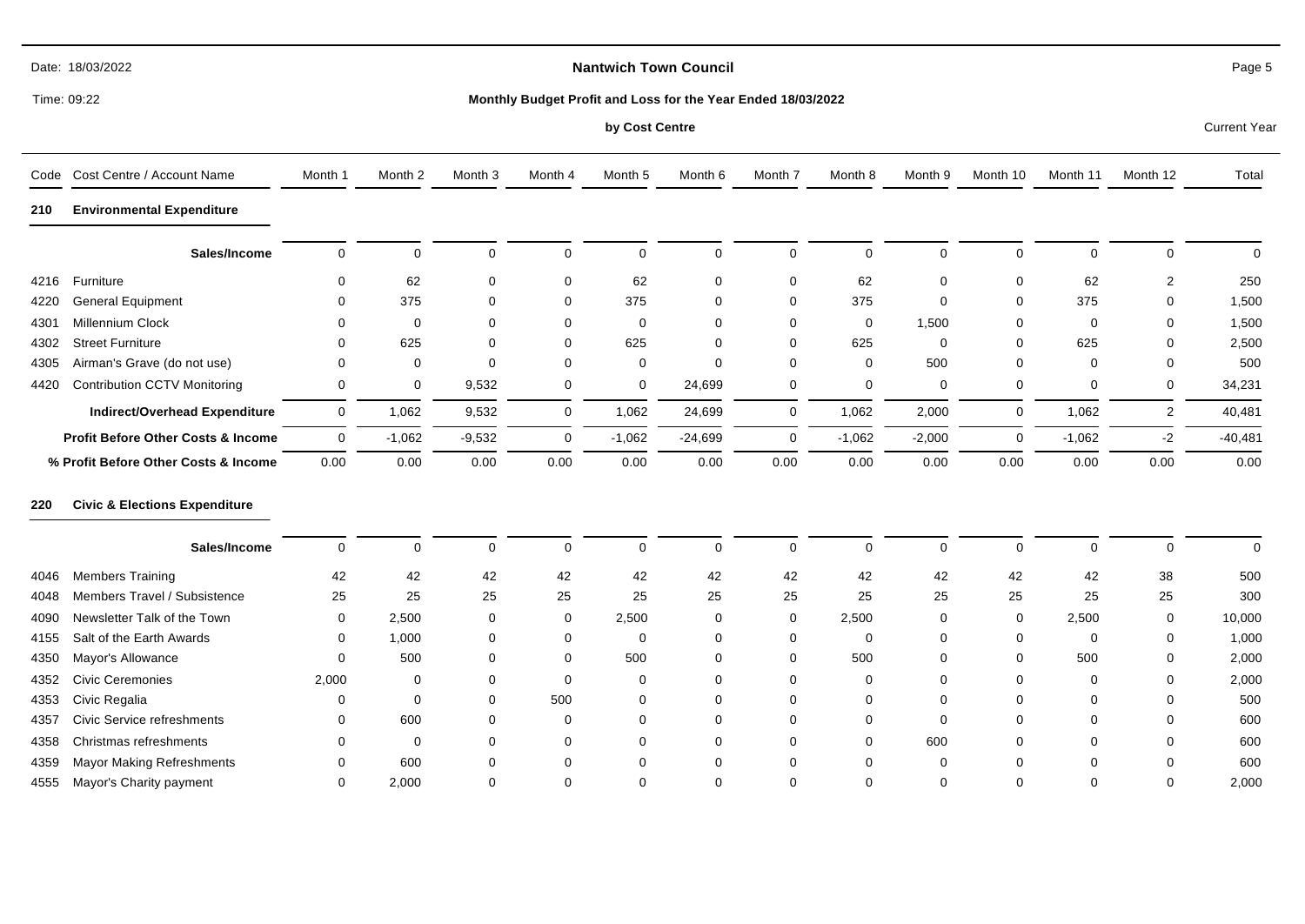| Date: | 18/03/2022 |
|-------|------------|
|-------|------------|

Time: 09:22

# **Monthly Budget Profit and Loss for the Year Ended 18/03/2022**

# **by Cost Centre** Current Year

|      | Code Cost Centre / Account Name               | Month 1      | Month 2     | Month <sub>3</sub> | Month 4     | Month 5      | Month 6     | Month 7     | Month 8   | Month 9     | Month 10    | Month 11    | Month 12    | Total     |
|------|-----------------------------------------------|--------------|-------------|--------------------|-------------|--------------|-------------|-------------|-----------|-------------|-------------|-------------|-------------|-----------|
|      | <b>Indirect/Overhead Expenditure</b>          | 2,067        | 7,267       | 67                 | 567         | 3,067        | 67          | 67          | 3,067     | 667         | 67          | 3,067       | 63          | 20,100    |
|      | <b>Profit Before Other Costs &amp; Income</b> | $-2,067$     | $-7,267$    | $-67$              | $-567$      | $-3,067$     | $-67$       | $-67$       | $-3,067$  | $-667$      | $-67$       | $-3,067$    | $-63$       | $-20,100$ |
|      | % Profit Before Other Costs & Income          | 0.00         | 0.00        | 0.00               | 0.00        | 0.00         | 0.00        | 0.00        | 0.00      | 0.00        | 0.00        | 0.00        | 0.00        | 0.00      |
| 250  | <b>Events</b>                                 |              |             |                    |             |              |             |             |           |             |             |             |             |           |
|      | Sales/Income                                  | $\mathbf{0}$ | $\mathbf 0$ | $\mathbf 0$        | $\mathbf 0$ | $\mathbf 0$  | $\mathbf 0$ | $\mathbf 0$ | $\Omega$  | $\mathbf 0$ | $\mathbf 0$ | $\mathbf 0$ | $\mathbf 0$ | $\Omega$  |
| 4000 | <b>Salaries</b>                               | 1,514        | 1,514       | 1,514              | 1,514       | 1,514        | 1,514       | 1,514       | 1,514     | 1,514       | 1,514       | 1,514       | 1,516       | 18,170    |
| 4005 | National Insurance Employer                   | 167          | 167         | 167                | 167         | 167          | 167         | 167         | 167       | 167         | 167         | 167         | 163         | 2,000     |
| 4006 | <b>Superannuation Employer</b>                | 342          | 342         | 342                | 342         | 342          | 342         | 342         | 342       | 342         | 342         | 342         | 345         | 4,107     |
| 4371 | Christmas Lights / Festivities                | 0            | 0           | 0                  | 0           | 0            | 0           | 4,998       | 4,998     | 4,998       | 4,998       | 4,998       | 5,010       | 30,000    |
| 4374 | Nantwich show exhibition                      | 0            | 0           | 0                  | 2,500       | $\mathbf 0$  | 0           | 0           | 0         | 0           | 0           | 0           | 0           | 2,500     |
| 4378 | Societies Spectacular                         | 0            | 500         | $\mathbf 0$        | $\mathbf 0$ | 500          | $\Omega$    | 0           | 500       | $\Omega$    | 0           | 500         | $\Omega$    | 2,000     |
| 4381 | Remembrance Sunday                            | 0            | 0           | 0                  | 0           | $\mathbf 0$  | $\Omega$    | 0           | 4,000     | $\Omega$    | 0           | 0           | $\Omega$    | 4,000     |
| 4382 | Tree of Light                                 | 0            | $\mathbf 0$ | 0                  | $\mathbf 0$ | $\mathbf 0$  | 0           | 0           | $\Omega$  | $\Omega$    | 0           | $\mathbf 0$ | 1,000       | 1,000     |
|      | Indirect/Overhead Expenditure                 | 2,023        | 2,523       | 2,023              | 4,523       | 2,523        | 2,023       | 7,021       | 11,521    | 7,021       | 7,021       | 7,521       | 8,034       | 63,777    |
|      | <b>Profit Before Other Costs &amp; Income</b> | $-2,023$     | $-2,523$    | $-2,023$           | $-4,523$    | $-2,523$     | $-2,023$    | $-7,021$    | $-11,521$ | $-7,021$    | $-7,021$    | $-7,521$    | $-8,034$    | $-63,777$ |
|      | % Profit Before Other Costs & Income          | 0.00         | 0.00        | 0.00               | 0.00        | 0.00         | 0.00        | 0.00        | 0.00      | 0.00        | 0.00        | 0.00        | 0.00        | 0.00      |
| 301  | <b>Special Capital Projects</b>               |              |             |                    |             |              |             |             |           |             |             |             |             |           |
|      | <b>Indirect/Overhead Expenditure</b>          | $\mathbf 0$  | $\mathbf 0$ | $\mathbf 0$        | $\mathbf 0$ | $\mathbf{0}$ | $\Omega$    | $\mathbf 0$ | $\Omega$  | $\Omega$    | $\mathbf 0$ | $\mathbf 0$ | $\Omega$    | $\Omega$  |
|      | <b>Profit Before Other Costs &amp; Income</b> | $\Omega$     | 0           | 0                  | $\mathbf 0$ | $\mathbf 0$  | $\Omega$    | 0           | $\Omega$  | $\Omega$    | $\Omega$    | $\mathbf 0$ | $\Omega$    | $\Omega$  |
|      | % Profit Before Other Costs & Income          | 0.00         | 0.00        | 0.00               | 0.00        | 0.00         | 0.00        | 0.00        | 0.00      | 0.00        | 0.00        | 0.00        | 0.00        | 0.00      |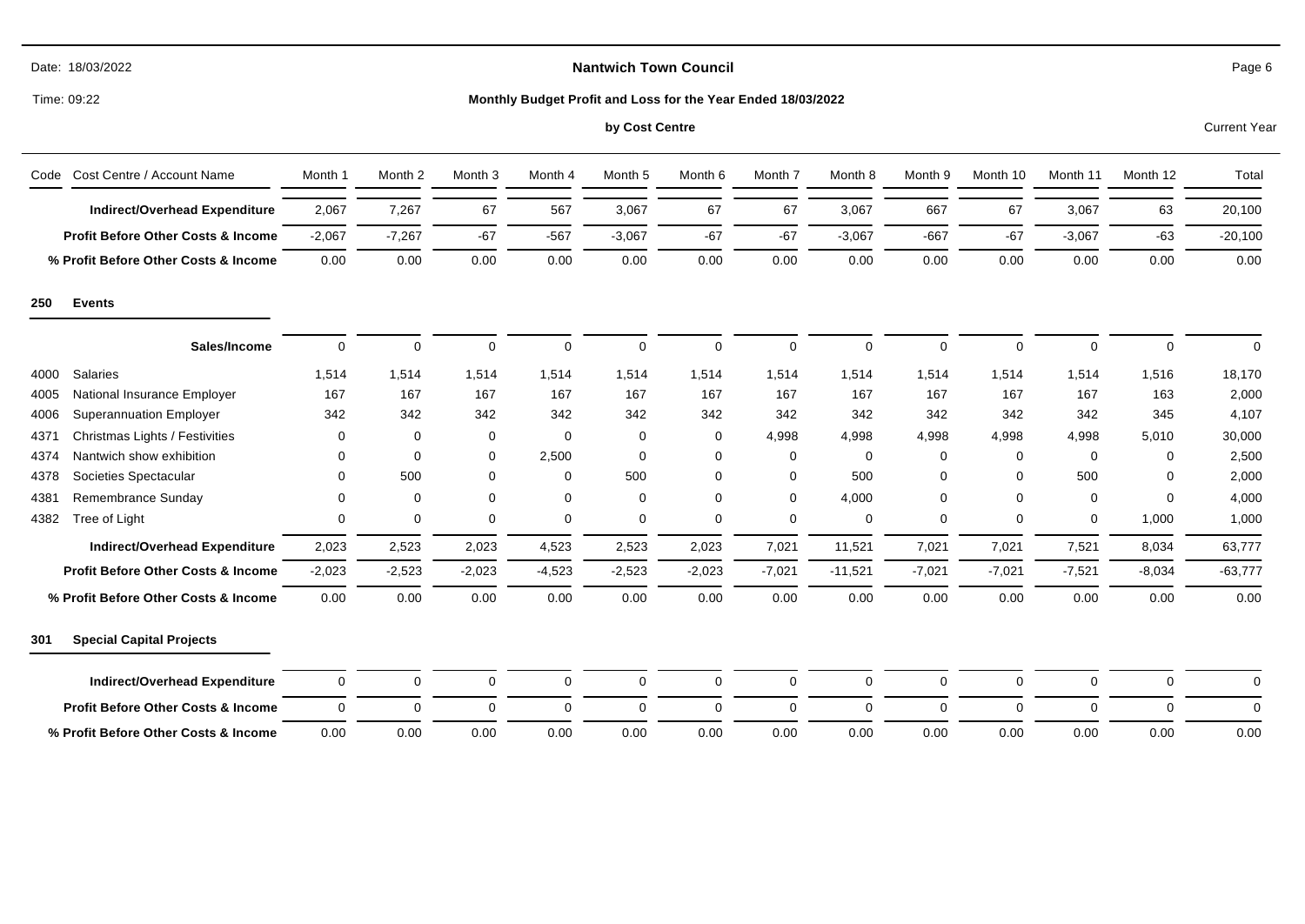# **Nantwich Town Council**

Time: 09:22

#### **Monthly Budget Profit and Loss for the Year Ended 18/03/2022**

#### **by Cost Centre** Current Year

| Code | Cost Centre / Account Name                    | Month 1     | Month 2     | Month 3     | Month 4     | Month 5     | Month 6     | Month 7     | Month 8     | Month 9     | Month 10    | Month 11    | Month 12     | Total       |
|------|-----------------------------------------------|-------------|-------------|-------------|-------------|-------------|-------------|-------------|-------------|-------------|-------------|-------------|--------------|-------------|
| 500  | <b>Council Income</b>                         |             |             |             |             |             |             |             |             |             |             |             |              |             |
| 1873 | Public Sector Dep Fund Interes                | 167         | 167         | 167         | 167         | 167         | 167         | 167         | 167         | 167         | 167         | 167         | 163          | 2,000       |
| 1874 | Local Auth Prop Fund Interest                 | $\mathbf 0$ | 1,125       | 0           | 0           | 1,125       | $\mathbf 0$ | $\mathbf 0$ | 1,125       | $\Omega$    | $\Omega$    | 1,125       | $\mathbf 0$  | 4,500       |
| 1875 | <b>Time Deposit Interest</b>                  | 2,500       | $\mathbf 0$ | $\mathbf 0$ | $\mathbf 0$ | $\mathbf 0$ | $\Omega$    | $\mathbf 0$ | 0           | $\Omega$    | $\Omega$    | $\Omega$    | 0            | 2,500       |
| 1900 | Precept                                       | 466,186     | $\mathbf 0$ | $\mathbf 0$ | $\mathbf 0$ | $\mathbf 0$ | 466,187     | $\mathbf 0$ | $\mathbf 0$ | $\mathbf 0$ | $\mathbf 0$ | $\Omega$    | $\mathbf 0$  | 932,373     |
|      | Sales/Income                                  | 468,853     | 1,292       | 167         | 167         | 1,292       | 466,354     | 167         | 1,292       | 167         | 167         | 1,292       | 163          | 941,373     |
|      | Indirect/Overhead Expenditure                 | $\mathbf 0$ | $\mathbf 0$ | $\mathbf 0$ | $\mathbf 0$ | $\mathbf 0$ | $\mathbf 0$ | $\mathbf 0$ | $\mathbf 0$ | $\mathbf 0$ | $\mathbf 0$ | $\mathbf 0$ | $\Omega$     | $\mathbf 0$ |
|      | <b>Profit Before Other Costs &amp; Income</b> | 468,853     | 1,292       | 167         | 167         | 1,292       | 466,354     | 167         | 1,292       | 167         | 167         | 1,292       | 163          | 941,373     |
|      | % Profit Before Other Costs & Income          | 100.00      | 100.00      | 100.00      | 100.00      | 100.00      | 100.00      | 100.00      | 100.00      | 100.00      | 100.00      | 100.00      | 100.00       | 100.00      |
| 601  | <b>Civic Hall</b>                             |             |             |             |             |             |             |             |             |             |             |             |              |             |
| 1601 | Civic Hall Main hall hire                     | 3,333       | 3,333       | 3,333       | 3,333       | 3,333       | 3,333       | 3,333       | 3,333       | 3,333       | 3,333       | 3,333       | 3,337        | 40,000      |
| 1602 | Civic Hall Peggy Killick Hire                 | 83          | 83          | 83          | 83          | 83          | 83          | 83          | 83          | 83          | 83          | 83          | 87           | 1,000       |
| 1603 | Catering                                      | 250         | 250         | 250         | 250         | 250         | 250         | 250         | 250         | 250         | 250         | 250         | 250          | 3,000       |
| 1604 | Comedy Club ticket sales                      | 333         | 333         | 333         | 333         | 333         | 333         | 333         | 333         | 333         | 333         | 333         | 337          | 4,000       |
| 1607 | Licensed drinks                               | 4,167       | 4,167       | 4,167       | 4,167       | 4,167       | 4,167       | 4,167       | 4,167       | 4,167       | 4,167       | 4,167       | 4,163        | 50,000      |
| 1608 | Door Security                                 | 208         | 208         | 208         | 208         | 208         | 208         | 208         | 208         | 208         | 208         | 208         | 212          | 2,500       |
| 1647 | Santa's Show                                  | 0           | 0           | 0           | 0           | 0           | 0           | $\mathbf 0$ | 0           | 1,000       | $\mathbf 0$ | 0           | 0            | 1,000       |
|      | Sales/Income                                  | 8,374       | 8,374       | 8,374       | 8,374       | 8,374       | 8,374       | 8,374       | 8,374       | 9,374       | 8,374       | 8,374       | 8,386        | 101,500     |
| 4000 | Salaries                                      | 10,807      | 10,807      | 10,807      | 20,807      | 10,807      | 10,807      | 10,807      | 10,807      | 10,807      | 10,807      | 10,807      | 10,803       | 139,680     |
| 4005 | National Insurance Employer                   | 1,250       | 1,250       | 1,250       | 1,250       | 1,250       | 1,250       | 1,250       | 1,250       | 1,250       | 1,250       | 1,250       | 1,250        | 15,000      |
| 4006 | <b>Superannuation Employer</b>                | 2,442       | 2,442       | 2,442       | 2,442       | 2,442       | 2,442       | 2,442       | 2,442       | 2,442       | 2,442       | 2,442       | 2,445        | 29,307      |
| 4056 | Performance Music Licence                     | 0           | 3,000       | 0           | 0           | $\Omega$    | 0           | 0           | 0           | 0           | $\Omega$    | 0           | 0            | 3,000       |
| 4060 | Premises Licence                              | $\Omega$    | 0           | 0           | 0           | 0           | $\Omega$    | 250         | 0           | 0           | $\Omega$    | 0           | 150          | 400         |
| 4061 | TV License                                    | $\Omega$    | 0           | 0           | 0           | $\Omega$    | $\Omega$    | $\mathbf 0$ | 0           | $\Omega$    | $\Omega$    | 0           | 200          | 200         |
| 4105 | <b>SCOOT</b>                                  | $\Omega$    | $\Omega$    | $\Omega$    | $\Omega$    | $\Omega$    | 110         | $\mathbf 0$ | $\Omega$    | $\Omega$    | $\Omega$    | $\mathbf 0$ | $\mathbf{0}$ | 110         |
| 4200 | Rates                                         | 15,000      | $\mathbf 0$ | $\mathbf 0$ | $\mathbf 0$ | $\mathbf 0$ | $\mathbf 0$ | $\mathbf 0$ | $\mathbf 0$ | $\mathbf 0$ | $\mathbf 0$ | $\mathbf 0$ | $\mathbf 0$  | 15,000      |
| 4201 | Electricity                                   | 1,250       | 1,250       | 1,250       | 1,250       | 1,250       | 1,250       | 1,250       | 1,250       | 1,250       | 1,250       | 1,250       | 1,250        | 15,000      |
| 4202 | Water & Sewerage Charges                      | 333         | 333         | 333         | 333         | 333         | 333         | 333         | 333         | 333         | 333         | 333         | 337          | 4,000       |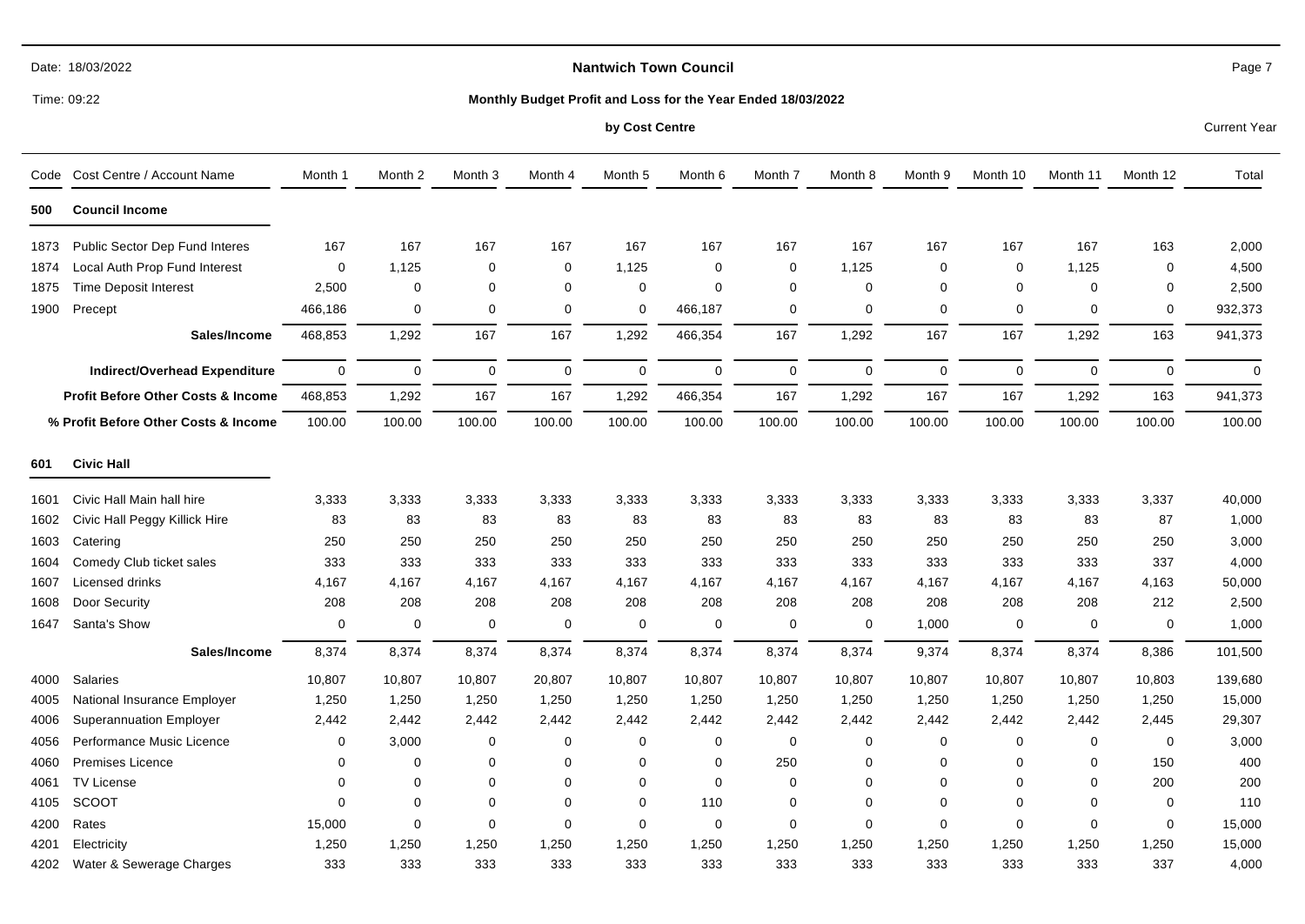#### **Nantwich Town Council**

Time: 09:22

#### **Monthly Budget Profit and Loss for the Year Ended 18/03/2022**

#### **by Cost Centre** Current Year

Code Cost Centre / Account Name Month 1 Month 2 Month 3 Month 4 Month 5 Month 6 Month 7 Month 8 Month 9 Month 10 Month 11 Month 12 Total 4203 Refuse Collection 417 417 417 417 417 417 417 417 417 417 417 413 5,000 4205 Gas 167 167 167 167 167 167 167 167 163 2,000 4206 Chubb security main cont 417 417 417 417 417 417 417 417 417 417 417 413 5,000 4207 Pest Control 0 500 0 0 0 0 0 0 0 0 0 0 500 4208 Cleaning Materials 417 417 417 417 417 417 417 417 417 413 5,000 4209 Window Cleaning 42 42 42 42 42 42 42 42 42 38 500 4212 Repairs & Maintenance 667 667 667 667 667 667 667 667 667 667 667 663 8,000 4214 Fixtures & Fittings - Maint Pl 0 0 15,000 10,000 10,000 0 0 0 0 0 0 0 35,000 4220 General Equipment 0 500 0 0 500 0 0 500 0 0 500 0 2,000 4226 Clothing 0 500 0 0 500 0 0 500 0 0 500 0 2,000 4228 Tea dance in Civic Hall 117 117 117 117 117 117 117 117 117 117 117 113 1,400 6101 Purchase of drink 1,667 1,667 1,667 1,667 1,667 1,667 1,667 1,667 1,667 1,667 1,667 1,663 20,000 6103 Catering 417 417 417 417 417 417 417 417 417 417 417 413 5,000 6104 Equipment service /maintenance 1,125 1,125 1,125 1,125 1,125 1,125 1,125 1,125 1,125 1,125 1,125 1,125 13,500 6105 Gas cylinders 100 100 100 100 100 100 100 100 100 1,200 6108 Door Security Costs 417 417 417 417 417 417 417 417 417 417 417 413 5,000 6113 Equip purchase Light/sound 0 625 0 0 625 0 0 625 0 0 625 0 2,500 6117 Annual Mech Rigging Inspection 0 0 0 0 0 350 0 0 0 0 0 0 350 6303 Civic Hall Shows 3,333 3,333 3,333 3,333 3,333 3,333 3,333 3,333 3,337 40,000 **Indirect/Overhead Expenditure Profit Before Other Costs & Income % Profit Before Other Costs & Income** 40,385 -32,011 -382.27 30,510 -22,136 -264.34 40,385 -32,011 -382.27 45,385 -37,011 -441.98 37,010 -28,636 -341.96 25,845 -17,471 -208.63 25,635 -17,261 -206.13 27,010 -18,636 -222.55 25,385 -16,011 -170.80 25,385 -17,011 -203.14 27,010 -18,636 -222.55 25,702 -17,316 -206.49 375,647 -274,147 -270.10 **602 Market** 1611 Market Indoor Stall Hire 9,167 9,167 9,167 9,167 9,167 9,167 9,167 9,167 9,167 9,167 9,167 9,163 110,000 1612 Market Outdoor Stall hire 2,333 2,333 2,333 2,333 2,333 2,333 2,333 2,333 2,333 2,333 2,333 2,337 28,000 1613 Farmers Market 833 833 833 833 833 833 833 833 833 833 833 837 10,000 1670 Electricity re-charge 417 417 417 417 417 417 417 417 417 417 417 413 5,000 1803 Spring market 0 600 0 0 0 0 0 0 0 0 0 0 600 1804 Summer market 0 0 0 800 0 0 0 0 0 0 0 0 800

1805 Autumn Market 0 0 0 0 0 0 600 0 0 0 0 0 600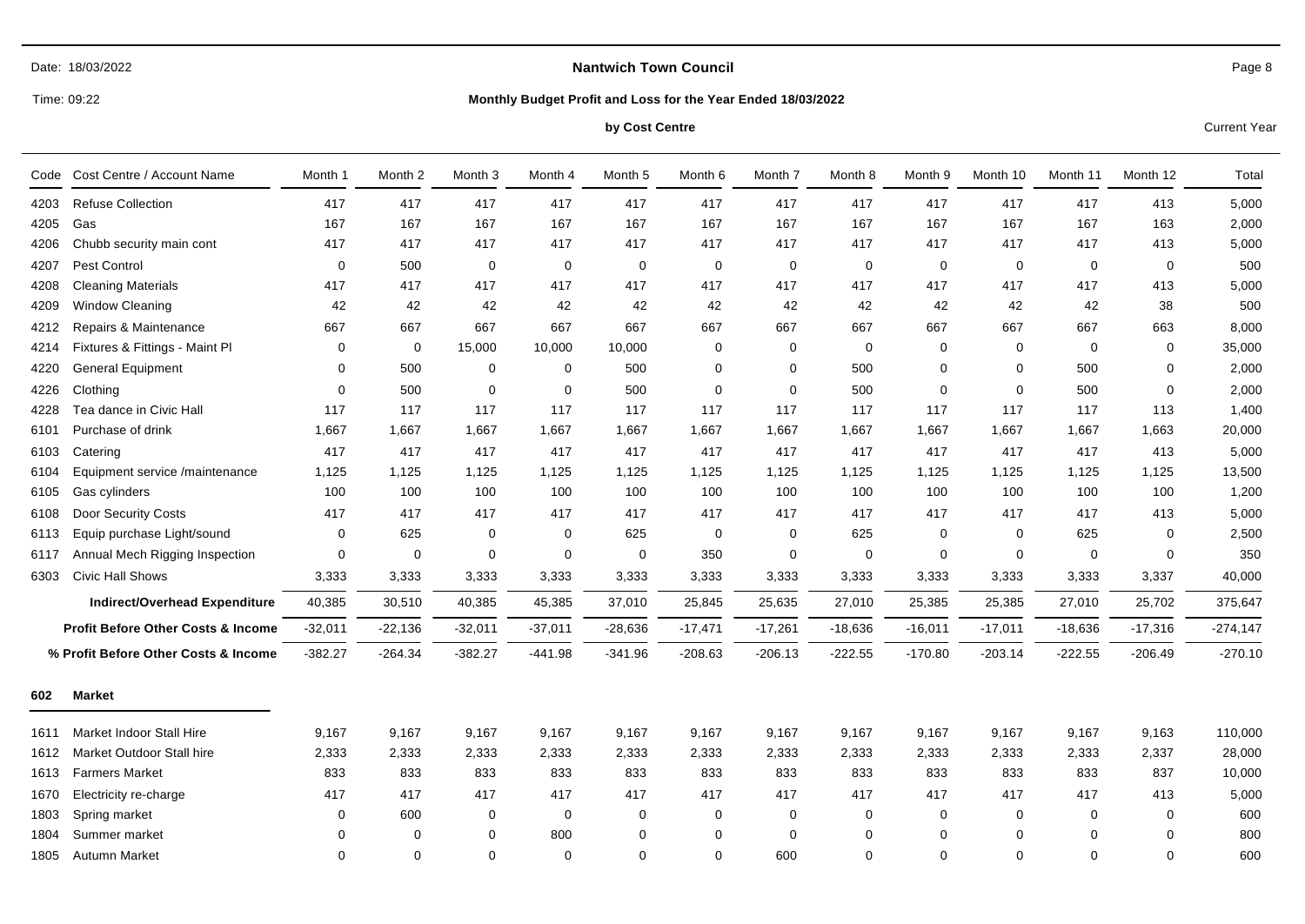# **Nantwich Town Council**

Time: 09:22

#### **Monthly Budget Profit and Loss for the Year Ended 18/03/2022**

#### **by Cost Centre** Current Year

| Code | Cost Centre / Account Name                    | Month 1     | Month <sub>2</sub> | Month <sub>3</sub> | Month 4     | Month <sub>5</sub> | Month 6     | Month 7 | Month 8     | Month 9  | Month 10    | Month 11    | Month 12 | Total   |
|------|-----------------------------------------------|-------------|--------------------|--------------------|-------------|--------------------|-------------|---------|-------------|----------|-------------|-------------|----------|---------|
| 1806 | <b>Flower Market</b>                          | 0           | $\Omega$           | $\mathbf 0$        | $\mathbf 0$ | 900                | $\mathbf 0$ | 0       | $\Omega$    | $\Omega$ | $\mathbf 0$ | $\mathbf 0$ | 0        | 900     |
| 1827 | <b>Food Festival Artizan Market</b>           | 0           | $\Omega$           | $\Omega$           | $\mathbf 0$ | $\mathbf 0$        | 1,200       | 0       | $\Omega$    | $\Omega$ | $\mathbf 0$ | $\mathbf 0$ | 0        | 1,200   |
| 1867 | Xmas market                                   | $\mathbf 0$ | $\Omega$           | $\mathbf 0$        | $\mathbf 0$ | $\mathbf 0$        | 0           | 0       | 0           | 1,600    | $\mathbf 0$ | $\mathbf 0$ | 0        | 1,600   |
|      | Sales/Income                                  | 12,750      | 13,350             | 12,750             | 13,550      | 13,650             | 13,950      | 13,350  | 12,750      | 14,350   | 12,750      | 12,750      | 12,750   | 158,700 |
| 4000 | <b>Salaries</b>                               | 6,056       | 6,056              | 6,056              | 6,056       | 6,056              | 6,056       | 6,056   | 6,056       | 6,056    | 6,056       | 6,056       | 6,054    | 72,670  |
| 4005 | National Insurance Employer                   | 750         | 750                | 750                | 750         | 750                | 750         | 750     | 750         | 750      | 750         | 750         | 750      | 9,000   |
| 4006 | <b>Superannuation Employer</b>                | 1,369       | 1,369              | 1,369              | 1,369       | 1,369              | 1,369       | 1,369   | 1,369       | 1,369    | 1,369       | 1,369       | 1,366    | 16,425  |
| 4056 | Performance Music Licence                     | 0           | $\mathbf 0$        | 1,000              | 0           | 0                  | $\mathbf 0$ | 0       | $\mathbf 0$ | 0        | 0           | 0           | 0        | 1,000   |
| 4057 | <b>Cash Collection</b>                        | 58          | 58                 | 58                 | 58          | 58                 | 58          | 58      | 58          | 58       | 58          | 58          | 62       | 700     |
| 4108 | <b>NABMA Subscription</b>                     | 380         | $\Omega$           | $\Omega$           | $\mathbf 0$ | $\Omega$           | $\Omega$    | 0       | 0           | $\Omega$ | $\Omega$    | $\Omega$    | $\Omega$ | 380     |
| 4200 | Rates                                         | 17,000      | $\Omega$           | $\Omega$           | $\mathbf 0$ | $\mathbf 0$        | $\Omega$    | 0       | $\Omega$    | $\Omega$ | $\Omega$    | $\mathbf 0$ | 0        | 17,000  |
| 4201 | Electricity                                   | 833         | 833                | 833                | 833         | 833                | 833         | 833     | 833         | 833      | 833         | 833         | 837      | 10,000  |
| 4202 | Water & Sewerage Charges                      | 233         | 233                | 233                | 233         | 233                | 233         | 233     | 233         | 233      | 233         | 233         | 237      | 2,800   |
| 4203 | <b>Refuse Collection</b>                      | 583         | 583                | 583                | 583         | 583                | 583         | 583     | 583         | 583      | 583         | 583         | 587      | 7,000   |
| 4205 | Gas                                           | 208         | 208                | 208                | 208         | 208                | 208         | 208     | 208         | 208      | 208         | 208         | 212      | 2,500   |
| 4206 | Chubb security main cont                      | 333         | 333                | 333                | 333         | 333                | 333         | 333     | 333         | 333      | 333         | 333         | 337      | 4,000   |
| 4207 | Pest Control                                  | 0           | 500                | 0                  | 0           | 0                  | $\mathbf 0$ | 0       | $\mathbf 0$ | $\Omega$ | $\mathbf 0$ | 0           | 0        | 500     |
| 4209 | <b>Window Cleaning</b>                        | 50          | 50                 | 50                 | 50          | 50                 | 50          | 50      | 50          | 50       | 50          | 50          | 50       | 600     |
| 4212 | Repairs & Maintenance                         | 458         | 458                | 458                | 458         | 458                | 458         | 458     | 458         | 458      | 458         | 458         | 462      | 5,500   |
| 4220 | <b>General Equipment</b>                      | 1,500       | $\Omega$           | $\Omega$           | 0           | $\mathbf 0$        | $\Omega$    | 0       | $\Omega$    | $\Omega$ | $\Omega$    | $\mathbf 0$ | 0        | 1,500   |
| 4226 | Clothing                                      | 0           | 250                | $\Omega$           | $\mathbf 0$ | 250                | 0           | 0       | 250         | $\Omega$ | 0           | 250         | 0        | 1,000   |
| 4410 | Fuel                                          | 0           | 75                 | $\Omega$           | $\mathbf 0$ | 75                 | $\Omega$    | 0       | 75          | $\Omega$ | $\mathbf 0$ | 75          | 0        | 300     |
| 6104 | Equipment service /maintenance                | 500         | 500                | 500                | 500         | 500                | 500         | 500     | 500         | 500      | 500         | 500         | 500      | 6,000   |
| 6150 | Motor vehicle insurance                       | 0           | $\mathbf 0$        | $\Omega$           | $\mathbf 0$ | $\mathbf 0$        | $\mathbf 0$ | 350     | $\mathbf 0$ | 0        | $\mathbf 0$ | 0           | 0        | 350     |
|      | Indirect/Overhead Expenditure                 | 30,311      | 12,256             | 12,431             | 11,431      | 11,756             | 11,431      | 11,781  | 11,756      | 11,431   | 11,431      | 11,756      | 11,454   | 159,225 |
|      | <b>Profit Before Other Costs &amp; Income</b> | $-17,561$   | 1,094              | 319                | 2,119       | 1,894              | 2,519       | 1,569   | 994         | 2,919    | 1,319       | 994         | 1,296    | $-525$  |
|      | % Profit Before Other Costs & Income          | $-137.73$   | 8.19               | 2.50               | 15.64       | 13.88              | 18.06       | 11.75   | 7.80        | 20.34    | 10.35       | 7.80        | 10.16    | $-0.33$ |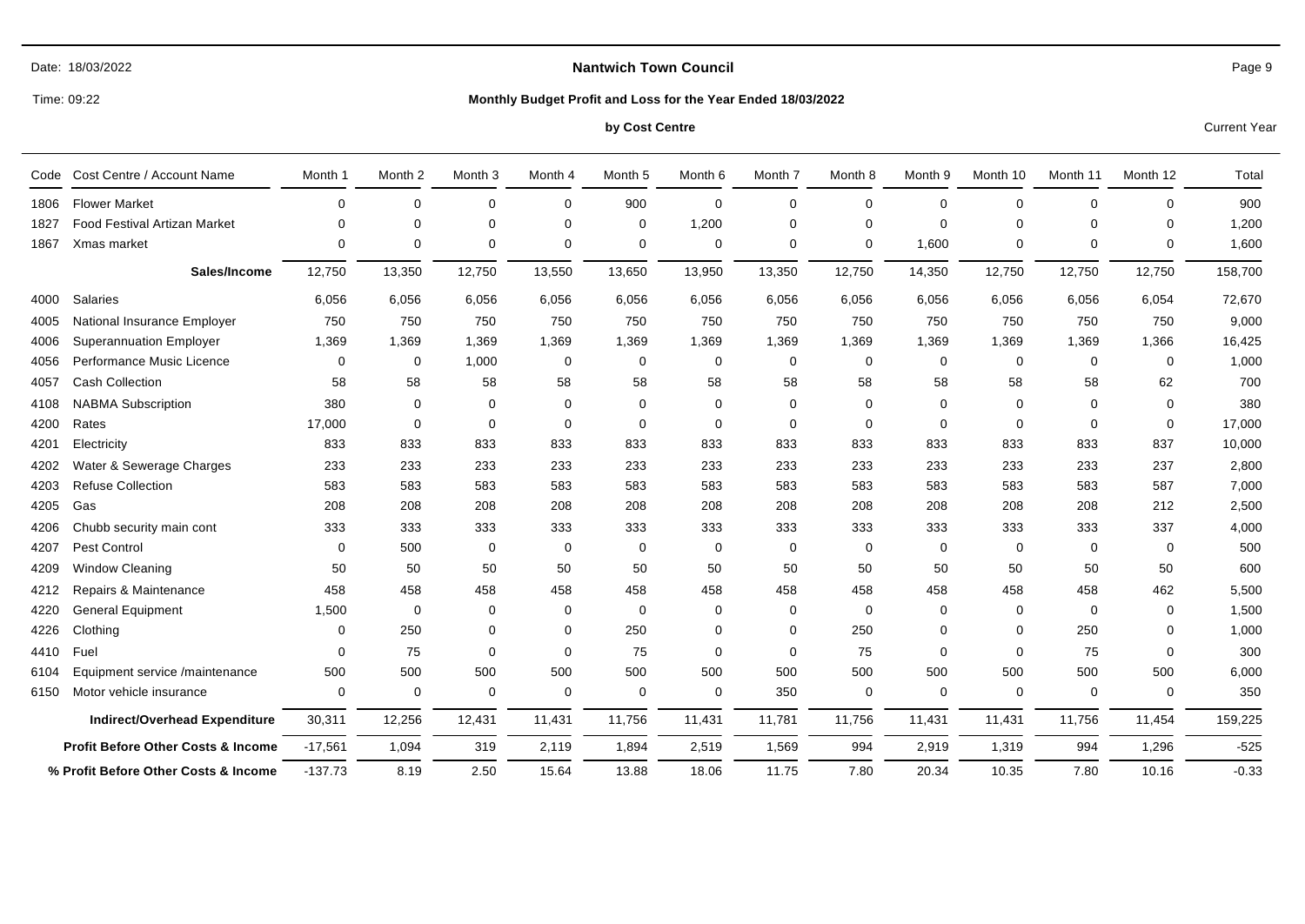|      | Time: 09:22                                   |             |             |                    |             |                    | Monthly Budget Profit and Loss for the Year Ended 18/03/2022 |             |             |             |             |              |             |                     |
|------|-----------------------------------------------|-------------|-------------|--------------------|-------------|--------------------|--------------------------------------------------------------|-------------|-------------|-------------|-------------|--------------|-------------|---------------------|
|      |                                               |             |             |                    |             | by Cost Centre     |                                                              |             |             |             |             |              |             | <b>Current Year</b> |
|      | Code Cost Centre / Account Name               | Month 1     | Month 2     | Month <sub>3</sub> | Month 4     | Month <sub>5</sub> | Month <sub>6</sub>                                           | Month 7     | Month 8     | Month 9     | Month 10    | Month 11     | Month 12    | Total               |
| 603  | <b>Public Toilets</b>                         |             |             |                    |             |                    |                                                              |             |             |             |             |              |             |                     |
|      | Sales/Income                                  | $\mathbf 0$ | $\mathbf 0$ | $\mathbf 0$        | $\pmb{0}$   | $\mathbf 0$        | $\mathbf 0$                                                  | $\mathbf 0$ | 0           | $\mathbf 0$ | $\mathbf 0$ | $\mathbf{0}$ | $\mathbf 0$ | $\mathbf 0$         |
| 4000 | Salaries                                      | 1,608       | 1,608       | 1,608              | 1,608       | 1,608              | 1,608                                                        | 1,608       | 1,608       | 1,608       | 1,608       | 1,608        | 1,604       | 19,292              |
| 4005 | National Insurance Employer                   | 308         | 308         | 308                | 308         | 308                | 308                                                          | 308         | 308         | 308         | 308         | 308          | 312         | 3,700               |
| 4006 | <b>Superannuation Employer</b>                | 363         | 363         | 363                | 363         | 363                | 363                                                          | 363         | 363         | 363         | 363         | 363          | 367         | 4,360               |
| 4200 | Rates                                         | 2,200       | $\mathbf 0$ | 0                  | 0           | $\mathbf 0$        | $\mathbf 0$                                                  | $\mathbf 0$ | 0           | $\mathbf 0$ | $\mathbf 0$ | $\Omega$     | 0           | 2,200               |
| 4202 | Water & Sewerage Charges                      | 67          | 67          | 67                 | 67          | 67                 | 67                                                           | 67          | 67          | 67          | 67          | 67           | 63          | 800                 |
| 4212 | Repairs & Maintenance                         | 0           | 625         | 0                  | $\mathbf 0$ | 625                | 0                                                            | $\mathbf 0$ | 625         | $\Omega$    | $\Omega$    | 625          | 0           | 2,500               |
| 4219 | <b>Domestic Cleaning Contract</b>             | 0           | $\mathbf 0$ | 0                  | $\mathbf 0$ | $\Omega$           | $\mathbf 0$                                                  | $\mathbf 0$ | $\mathbf 0$ | $\mathbf 0$ | 0           | $\mathbf 0$  | 14,400      | 14,400              |
| 6104 | Equipment service /maintenance                | 50          | 50          | 50                 | 50          | 50                 | 50                                                           | 50          | 50          | 50          | 50          | 50           | 50          | 600                 |
|      | Indirect/Overhead Expenditure                 | 4,596       | 3,021       | 2,396              | 2,396       | 3,021              | 2,396                                                        | 2,396       | 3,021       | 2,396       | 2,396       | 3,021        | 16,796      | 47,852              |
|      | <b>Profit Before Other Costs &amp; Income</b> | $-4,596$    | $-3,021$    | $-2,396$           | $-2,396$    | $-3,021$           | $-2,396$                                                     | $-2,396$    | $-3,021$    | $-2,396$    | $-2,396$    | $-3,021$     | $-16,796$   | $-47,852$           |
|      | % Profit Before Other Costs & Income          | 0.00        | 0.00        | 0.00               | 0.00        | 0.00               | 0.00                                                         | 0.00        | 0.00        | 0.00        | 0.00        | 0.00         | 0.00        | 0.00                |
| 604  | <b>New Allotments</b>                         |             |             |                    |             |                    |                                                              |             |             |             |             |              |             |                     |
| 1700 | <b>Allotment Rent</b>                         | 2,229       | 2,487       | 4,034              | $\mathbf 0$ | $\mathbf 0$        | 0                                                            | $\mathbf 0$ | 0           | $\mathbf 0$ | $\mathbf 0$ | 0            | 0           | 8,750               |
|      | Sales/Income                                  | 2,229       | 2,487       | 4,034              | $\mathbf 0$ | $\Omega$           | $\mathbf 0$                                                  | $\mathbf 0$ | 0           | $\Omega$    | $\Omega$    | $\Omega$     | 0           | 8,750               |
| 4000 | Salaries                                      | 636         | 636         | 636                | 636         | 636                | 636                                                          | 636         | 636         | 636         | 636         | 636          | 634         | 7,630               |
| 4005 | National Insurance Employer                   | 83          | 83          | 83                 | 83          | 83                 | 83                                                           | 83          | 83          | 83          | 83          | 83           | 87          | 1,000               |
| 4006 | <b>Superannuation Employer</b>                | 144         | 144         | 144                | 144         | 144                | 144                                                          | 144         | 144         | 144         | 144         | 144          | 141         | 1,725               |
| 4200 | Rates                                         | 1,100       | $\mathbf 0$ | $\mathbf 0$        | $\mathbf 0$ | $\mathbf 0$        | $\mathbf 0$                                                  | $\mathbf 0$ | $\mathbf 0$ | $\mathbf 0$ | $\mathbf 0$ | $\mathbf 0$  | $\mathbf 0$ | 1,100               |
| 4201 | Electricity                                   | 17          | 17          | 17                 | 17          | 17                 | 17                                                           | 17          | 17          | 17          | 17          | 17           | 13          | 200                 |
| 4202 | Water & Sewerage Charges                      | 83          | 83          | 83                 | 83          | 83                 | 83                                                           | 83          | 83          | 83          | 83          | 83           | 87          | 1,000               |
| 4207 | Pest Control                                  | 0           | 2,500       | 0                  | 0           | 0                  | 0                                                            | $\mathbf 0$ | 0           | $\Omega$    | 0           | 0            | 0           | 2,500               |
| 4211 | <b>Ground Maintenance</b>                     | 0           | 200         | $\Omega$           | 0           | 200                | 0                                                            | $\mathbf 0$ | 200         | $\Omega$    | 0           | 200          | 0           | 800                 |
| 4212 | Repairs & Maintenance                         | $\mathbf 0$ | 188         | $\mathbf 0$        | 0           | 188                | 0                                                            | $\mathbf 0$ | 188         | $\Omega$    | $\mathbf 0$ | 188          | $-2$        | 750                 |
| 4300 | <b>Allotments Maintenance</b>                 | $\mathbf 0$ | 1,375       | $\Omega$           | $\Omega$    | 1,375              | $\Omega$                                                     | $\Omega$    | 1,375       | $\Omega$    | $\Omega$    | 1,375        | $\Omega$    | 5,500               |

Page 10

Date: 18/03/2022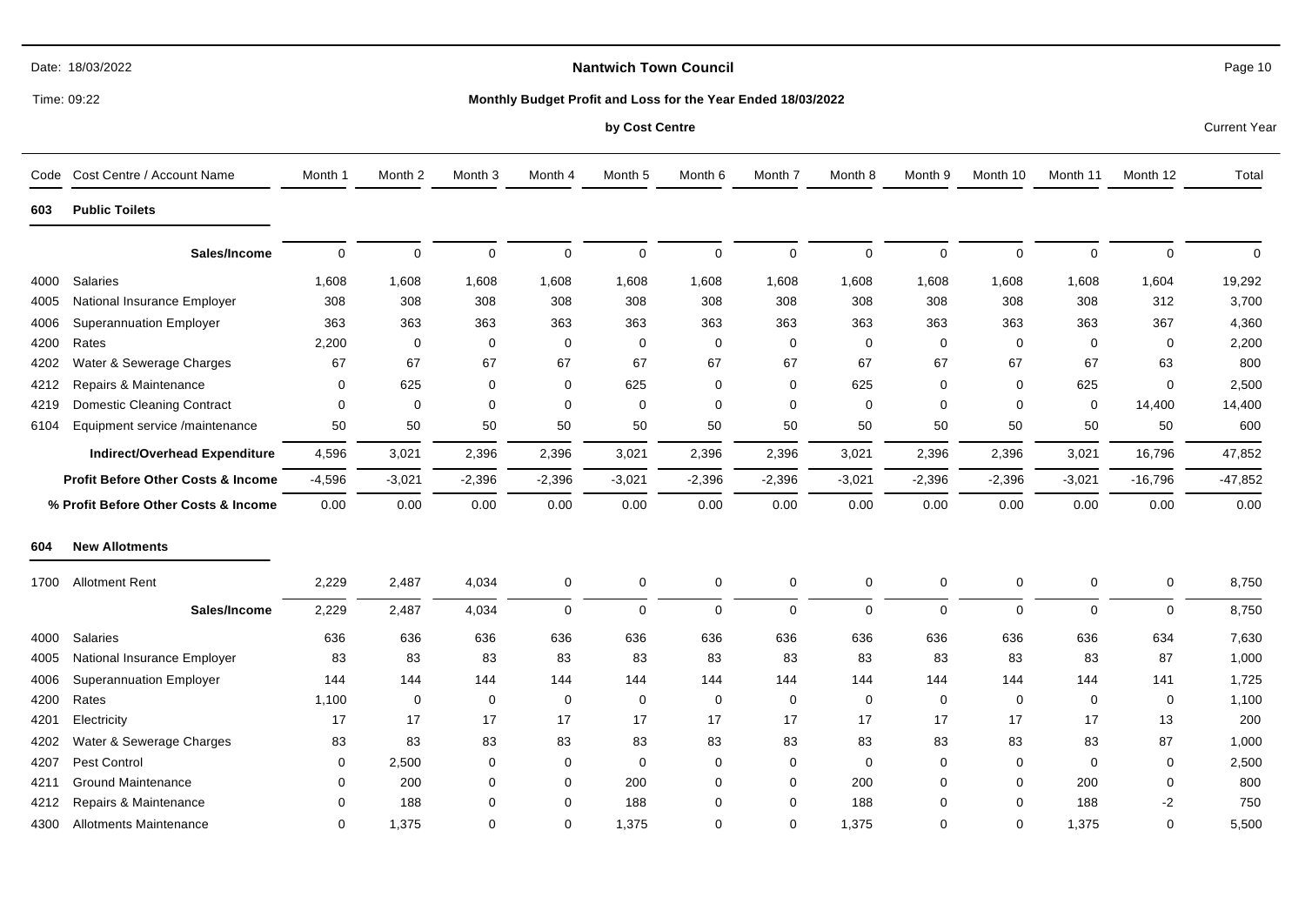|  | Date: 18/03/2022 |
|--|------------------|
|--|------------------|

Time: 09:22

#### **Monthly Budget Profit and Loss for the Year Ended 18/03/2022**

# **by Cost Centre** Current Year

| Code                                          | Cost Centre / Account Name                    | Month 1     | Month 2     | Month <sub>3</sub> | Month 4     | Month 5     | Month 6     | Month 7     | Month 8     | Month 9     | Month 10    | Month 11    | Month 12    | Total       |
|-----------------------------------------------|-----------------------------------------------|-------------|-------------|--------------------|-------------|-------------|-------------|-------------|-------------|-------------|-------------|-------------|-------------|-------------|
|                                               | <b>Indirect/Overhead Expenditure</b>          | 2,063       | 5,226       | 963                | 963         | 2,726       | 963         | 963         | 2,726       | 963         | 963         | 2,726       | 960         | 22,205      |
|                                               | <b>Profit Before Other Costs &amp; Income</b> | 166         | $-2,739$    | 3,071              | $-963$      | $-2,726$    | $-963$      | $-963$      | $-2,726$    | $-963$      | $-963$      | $-2,726$    | $-960$      | $-13,455$   |
|                                               | % Profit Before Other Costs & Income          | 7.45        | $-110.13$   | 76.13              | 0.00        | 0.00        | 0.00        | 0.00        | 0.00        | 0.00        | 0.00        | 0.00        | 0.00        | $-153.77$   |
| 605                                           | Planters, Tubs, etc                           |             |             |                    |             |             |             |             |             |             |             |             |             |             |
| <b>Plants And Materials</b><br>6350           |                                               | 0           | 0           | 0                  | 0           | 0           | 0           | $\mathbf 0$ | 16,000      | 0           | 0           | 0           | 0           | 16,000      |
|                                               | <b>Indirect/Overhead Expenditure</b>          | 0           | 0           | 0                  | 0           | $\Omega$    | 0           | $\mathbf 0$ | 16,000      | $\mathbf 0$ | 0           | 0           | 0           | 16,000      |
|                                               | <b>Profit Before Other Costs &amp; Income</b> | $\mathbf 0$ | $\mathbf 0$ | 0                  | $\mathbf 0$ | $\mathbf 0$ | $\mathbf 0$ | $\mathbf 0$ | $-16,000$   | $\mathbf 0$ | 0           | 0           | $\mathbf 0$ | $-16,000$   |
| % Profit Before Other Costs & Income          |                                               | 0.00        | 0.00        | 0.00               | 0.00        | 0.00        | 0.00        | 0.00        | 0.00        | 0.00        | 0.00        | 0.00        | 0.00        | 0.00        |
| 606                                           | Tourism                                       |             |             |                    |             |             |             |             |             |             |             |             |             |             |
| 1225                                          | Commission received                           | 83          | 83          | 83                 | 83          | 83          | 83          | 83          | 83          | 83          | 83          | 83          | 87          | 1,000       |
| 1652                                          | Admin fee                                     | 83          | 83          | 83                 | 83          | 83          | 83          | 83          | 83          | 83          | 83          | 83          | 87          | 1,000       |
|                                               | Sales/Income                                  | 166         | 166         | 166                | 166         | 166         | 166         | 166         | 166         | 166         | 166         | 166         | 174         | 2,000       |
| 4000                                          | <b>Salaries</b>                               | 4,470       | 4,470       | 4,470              | 4,470       | 4,470       | 4,470       | 4,470       | 4,470       | 4,470       | 4,470       | 4,470       | 4,470       | 53,640      |
| 4005                                          | National Insurance Employer                   | 458         | 458         | 458                | 458         | 458         | 458         | 458         | 458         | 458         | 458         | 458         | 462         | 5,500       |
| 4006                                          | <b>Superannuation Employer</b>                | 1,010       | 1,010       | 1,010              | 1,010       | 1,010       | 1,010       | 1,010       | 1,010       | 1,010       | 1,010       | 1,010       | 1,015       | 12,125      |
| 4053                                          | Worldpay                                      | 208         | 208         | 208                | 208         | 208         | 208         | 208         | 208         | 208         | 208         | 208         | 212         | 2,500       |
| 4057                                          | <b>Cash Collection</b>                        | 42          | 42          | 42                 | 42          | 42          | 42          | 42          | 42          | 42          | 42          | 42          | 38          | 500         |
| 4066                                          | <b>Tourism Merchandise</b>                    | 0           | $\Omega$    | $\mathbf 0$        | $\mathbf 0$ | $\mathbf 0$ | $\mathbf 0$ | 150         | $\mathbf 0$ | $\mathbf 0$ | $\mathbf 0$ | 0           | $\Omega$    | 150         |
| 4067                                          | Coach welcome scheme                          | 17          | 17          | 17                 | 17          | 17          | 17          | 17          | 17          | 17          | 17          | 17          | 13          | 200         |
| 4220                                          | <b>General Equipment</b>                      | 83          | 83          | 83                 | 83          | 83          | 83          | 83          | 83          | 83          | 83          | 83          | 87          | 1,000       |
| 6116                                          | Oscar POS Rental                              | 217         | 217         | 217                | 217         | 217         | 217         | 217         | 217         | 217         | 217         | 217         | 213         | 2,600       |
|                                               | <b>Indirect/Overhead Expenditure</b>          | 6,505       | 6,505       | 6,505              | 6,505       | 6,505       | 6,505       | 6,655       | 6,505       | 6,505       | 6,505       | 6,505       | 6,510       | 78,215      |
| <b>Profit Before Other Costs &amp; Income</b> |                                               | $-6,339$    | $-6,339$    | $-6,339$           | $-6,339$    | $-6,339$    | $-6,339$    | $-6,489$    | $-6,339$    | $-6,339$    | $-6,339$    | $-6,339$    | $-6,336$    | $-76,215$   |
| % Profit Before Other Costs & Income          |                                               | $-3,818.67$ | $-3,818.67$ | $-3,818.67$        | $-3,818.67$ | $-3,818.67$ | $-3,818.67$ | $-3,909.04$ | $-3,818.67$ | $-3,818.67$ | $-3,818.67$ | $-3,818.67$ | $-3,641.38$ | $-3,810.75$ |